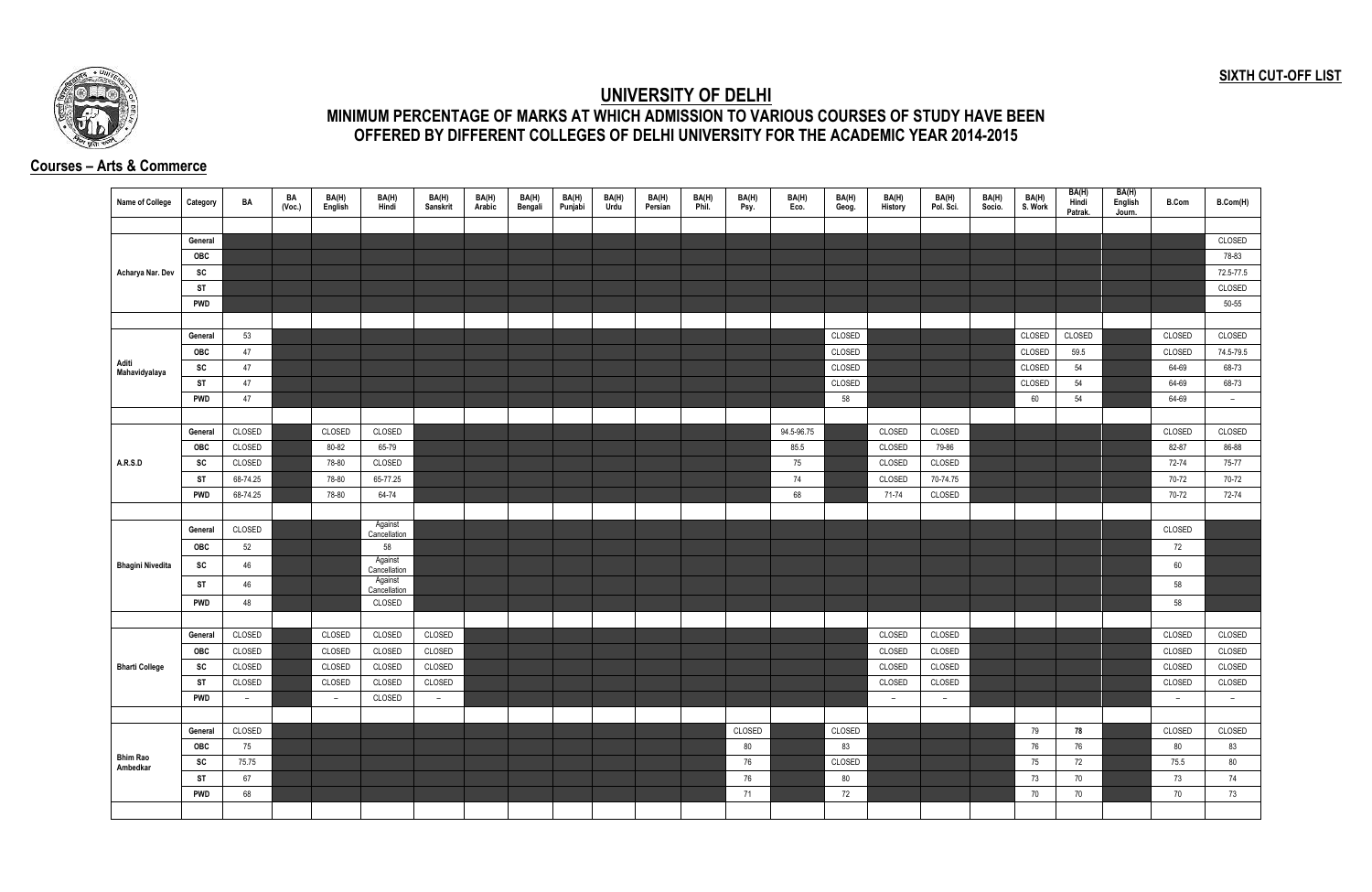| Name of College               | Category   | BA          | BA<br>(Vec.) | BA(H)<br>English | BA(H)<br>Hindi | BA(H)<br>Sanskrit | BA(H)<br>Arabic | BA(H)<br>Bengali | BA(H)<br>Punjabi | BA(H)<br>Urdu | BA(H)<br>Persian | BA(H)<br>Phil. | BA(H)<br>Psy. | BA(H)<br>Eco. | BA(H)<br>Geog. | BA(H)<br>History | BA(H)<br>Pol. Sci. | BA(H)<br>Socio. | BA(H)<br>S. Work | BA(H)<br>Hindi<br>Patrak. | BA(H)<br>English<br>Journ. | <b>B.Com</b> | B.Com(H)    |
|-------------------------------|------------|-------------|--------------|------------------|----------------|-------------------|-----------------|------------------|------------------|---------------|------------------|----------------|---------------|---------------|----------------|------------------|--------------------|-----------------|------------------|---------------------------|----------------------------|--------------|-------------|
|                               |            |             |              |                  |                |                   |                 |                  |                  |               |                  |                |               |               |                |                  |                    |                 |                  |                           |                            |              |             |
|                               | General    |             |              |                  |                |                   |                 |                  |                  |               |                  |                |               | CLOSED        |                | CLOSED           |                    |                 |                  |                           |                            |              | CLOSED      |
| College of Voc.               | OBC        |             |              |                  |                |                   |                 |                  |                  |               |                  |                |               | 85.25-87.25   |                | CLOSED           |                    |                 |                  |                           |                            |              | 87-90       |
| <b>Studies</b>                | SC         |             |              |                  |                |                   |                 |                  |                  |               |                  |                |               | 80.5-82.5     |                | CLOSED           |                    |                 |                  |                           |                            |              | 83.25-86.25 |
|                               | ST         |             |              |                  |                |                   |                 |                  |                  |               |                  |                |               | 78-80         |                | CLOSED           |                    |                 |                  |                           |                            |              | 80-83       |
|                               | <b>PWD</b> |             |              |                  |                |                   |                 |                  |                  |               |                  |                |               | 77-79         |                | 62-64.5          |                    |                 |                  |                           |                            |              | 79-82       |
|                               |            |             |              |                  |                |                   |                 |                  |                  |               |                  |                |               |               |                |                  |                    |                 |                  |                           |                            |              |             |
|                               | General    | CLOSED      |              | CLOSED           | 77.25          | CLOSED            |                 |                  |                  |               |                  | CLOSED         | CLOSED        | CLOSED        |                | CLOSED           | CLOSED             |                 |                  |                           |                            | CLOSED       | CLOSED      |
|                               | <b>OBC</b> | 78          |              | 85.25-91.25      | 66             | 48                |                 |                  |                  |               |                  | 70             | CLOSED        | 91            |                | 82-84            | CLOSED             |                 |                  |                           |                            | CLOSED       | 92.25       |
| <b>Daulat Ram</b>             | <b>SC</b>  | CLOSED      |              | 85               | 66             | 48                |                 |                  |                  |               |                  | 74             | 79            | 84.5          |                | CLOSED           | CLOSED             |                 |                  |                           |                            | CLOSED       | CLOSED      |
|                               | ST         | CLOSED      |              | 82               | <b>CLOSED</b>  | 48                |                 |                  |                  |               |                  | 70             | 83            | 75            |                | CLOSED           | CLOSED             |                 |                  |                           |                            | CLOSED       | 80          |
|                               | <b>PWD</b> | CLOSED      |              | 78               | 65             | 48                |                 |                  |                  |               |                  | 70             | 80            | 68            |                | CLOSED           | CLOSED             |                 |                  |                           |                            | CLOSED       | 79          |
|                               |            |             |              |                  |                |                   |                 |                  |                  |               |                  |                |               |               |                |                  |                    |                 |                  |                           |                            |              |             |
|                               | General    | CLOSED      |              | CLOSED           |                |                   |                 |                  |                  |               |                  |                |               |               |                |                  |                    |                 |                  |                           |                            |              | CLOSED      |
|                               | <b>OBC</b> | CLOSED      |              | CLOSED           |                |                   |                 |                  |                  |               |                  |                |               |               |                |                  |                    |                 |                  |                           |                            |              | 83          |
| Deen Dayal<br>Upadhayaya      | SC         | CLOSED      |              | CLOSED           |                |                   |                 |                  |                  |               |                  |                |               |               |                |                  |                    |                 |                  |                           |                            |              | 75          |
|                               | ST         | 62          |              | 74               |                |                   |                 |                  |                  |               |                  |                |               |               |                |                  |                    |                 |                  |                           |                            |              | 62          |
|                               | <b>PWD</b> | 50          |              | 85               |                |                   |                 |                  |                  |               |                  |                |               |               |                |                  |                    |                 |                  |                           |                            |              | 50          |
|                               |            |             |              |                  |                |                   |                 |                  |                  |               |                  |                |               |               |                |                  |                    |                 |                  |                           |                            |              |             |
|                               |            |             |              |                  |                |                   |                 |                  |                  |               |                  |                |               |               |                |                  |                    |                 |                  |                           |                            |              |             |
|                               | General    | CLOSED      |              | 90.5             |                |                   |                 |                  |                  |               |                  |                |               | CLOSED        |                | CLOSED           | CLOSED             |                 |                  |                           | 91.5-95.5                  | CLOSED       | CLOSED      |
|                               | OBC        | CLOSED      |              | 86.5             |                |                   |                 |                  |                  |               |                  |                |               | CLOSED        |                | CLOSED           | CLOSED             |                 |                  |                           | 90.5-92.5                  | CLOSED       | CLOSED      |
| Delhi Coll. of<br>Arts & Com. | SC         | CLOSED      |              | 83               |                |                   |                 |                  |                  |               |                  |                |               | 81            |                | 78-79            | CLOSED             |                 |                  |                           | 89-91.5                    | 83.5-85.5    | 85-87       |
|                               | ST         | 71.25-78.75 |              | 83               |                |                   |                 |                  |                  |               |                  |                |               | 84            |                | 78-79            | CLOSED             |                 |                  |                           | 89-91.5                    | 82-85        | 83-86       |
|                               | <b>PWD</b> | 71.25-78.75 |              | 83               |                |                   |                 |                  |                  |               |                  |                |               | 84            |                | 78-79            | 79.5-87.5          |                 |                  |                           | 90.5-92.5                  | 86-88.5      | 87-89       |
|                               |            |             |              |                  |                |                   |                 |                  |                  |               |                  |                |               |               |                |                  |                    |                 |                  |                           |                            |              |             |
|                               | General    | CLOSED      |              | CLOSED           | CLOSED         | CLOSED            |                 |                  |                  |               |                  |                |               | CLOSED        |                | CLOSED           | CLOSED             |                 |                  |                           |                            |              | CLOSED      |
|                               | OBC        | CLOSED      |              | CLOSED           | CLOSED         | CLOSED            |                 |                  |                  |               |                  |                |               | CLOSED        |                | CLOSED           | CLOSED             |                 |                  |                           |                            |              | 83.25       |
| Deshbandhu                    | SC         | CLOSED      |              | CLOSED           | CLOSED         | CLOSED            |                 |                  |                  |               |                  |                |               | CLOSED        |                | CLOSED           | CLOSED             |                 |                  |                           |                            |              | CLOSED      |
|                               | ST         | CLOSED      |              | CLOSED           | 52             | 40                |                 |                  |                  |               |                  |                |               | 65            |                | CLOSED           | CLOSED             |                 |                  |                           |                            |              | 60          |
|                               | <b>PWD</b> | 60          |              | 79               | CLOSED         | CLOSED            |                 |                  |                  |               |                  |                |               | 75            |                | 62               | 67                 |                 |                  |                           |                            |              | 83          |
|                               |            |             |              |                  |                |                   |                 |                  |                  |               |                  |                |               |               |                |                  |                    |                 |                  |                           |                            |              |             |
|                               | General    | CLOSED      |              | CLOSED           | CLOSED         |                   |                 |                  |                  |               |                  |                |               |               |                |                  | CLOSED             |                 |                  |                           |                            | 88.25-88.5   | CLOSED      |
|                               | OBC        | CLOSED      |              | CLOSED           | CLOSED         |                   |                 |                  |                  |               |                  |                |               |               |                |                  | 75-77              |                 |                  |                           |                            | CLOSED       | CLOSED      |
| Ramanujan                     | SC         | CLOSED      |              | CLOSED           | CLOSED         |                   |                 |                  |                  |               |                  |                |               |               |                |                  | CLOSED             |                 |                  |                           |                            | 70-72        | 76-77       |
|                               | <b>ST</b>  | CLOSED      |              | CLOSED           | CLOSED         |                   |                 |                  |                  |               |                  |                |               |               |                |                  | CLOSED             |                 |                  |                           |                            | 57-60        | 63-65       |
|                               | <b>PWD</b> | 50          |              | 70               | 60             |                   |                 |                  |                  |               |                  |                |               |               |                |                  | 65                 |                 |                  |                           |                            | 65           | 70          |
|                               |            |             |              |                  |                |                   |                 |                  |                  |               |                  |                |               |               |                |                  |                    |                 |                  |                           |                            |              |             |
|                               | General    | CLOSED      |              | CLOSED           | CLOSED         |                   |                 |                  |                  |               |                  |                |               | CLOSED        | CLOSED         | CLOSED           | CLOSED             |                 |                  |                           |                            | CLOSED       | CLOSED      |
|                               | OBC        | CLOSED      |              | CLOSED           | CLOSED         |                   |                 |                  |                  |               |                  |                |               | 84            | CLOSED         | CLOSED           | CLOSED             |                 |                  |                           |                            | 83.25        | 84.75       |
| <b>Dyal Singh</b>             | SC         | CLOSED      |              | CLOSED           | CLOSED         |                   |                 |                  |                  |               |                  |                |               | CLOSED        | CLOSED         | CLOSED           | CLOSED             |                 |                  |                           |                            | 74.5         | 77.5        |
|                               | <b>ST</b>  | CLOSED      |              | CLOSED           | CLOSED         |                   |                 |                  |                  |               |                  |                |               | 71.25         | CLOSED         | CLOSED           | CLOSED             |                 |                  |                           |                            | 66           | 62          |
|                               | <b>PWD</b> | CLOSED      |              | CLOSED           | CLOSED         |                   |                 |                  |                  |               |                  |                |               | 50            | CLOSED         | CLOSED           | CLOSED             |                 |                  |                           |                            | CLOSED       | CLOSED      |
|                               |            |             |              |                  |                |                   |                 |                  |                  |               |                  |                |               |               |                |                  |                    |                 |                  |                           |                            |              |             |
|                               |            |             |              |                  |                |                   |                 |                  |                  |               |                  |                |               |               |                |                  |                    |                 |                  |                           |                            |              |             |
|                               |            |             |              |                  |                |                   |                 |                  |                  |               |                  |                |               |               |                |                  |                    |                 |                  |                           |                            |              |             |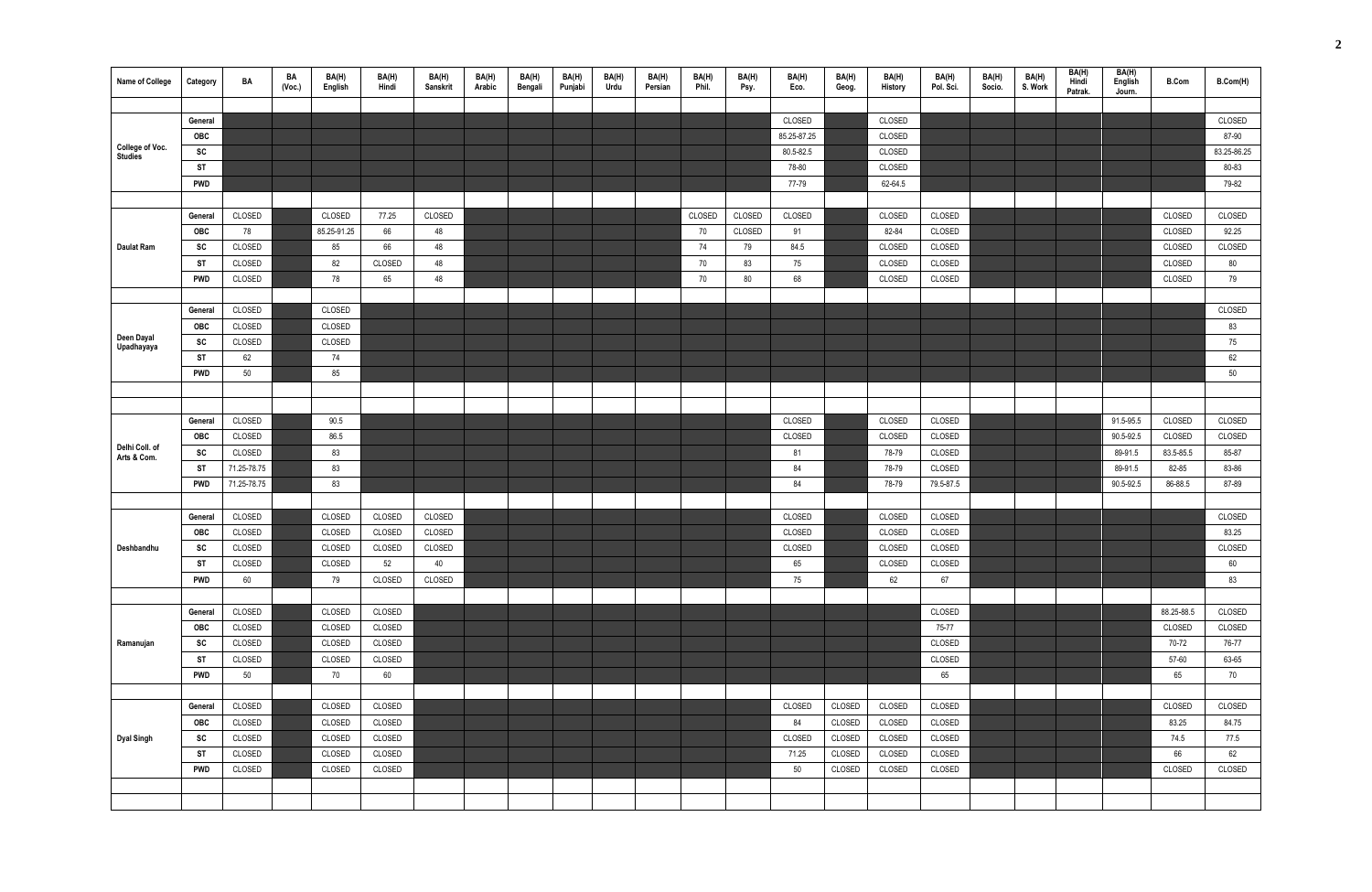| <b>Name of College</b> | Category   | BA                 | BA<br>(Vec.) | BA(H)<br>English   | BA(H)<br>Hindi     | BA(H)<br>Sanskrit  | BA(H)<br>Arabic | BA(H)<br>Bengali | BA(H)<br>Punjabi | BA(H)<br>Urdu | BA(H)<br>Persian | BA(H)<br>Phil.     | BA(H)<br>Psy.      | BA(H)<br>Eco. | BA(H)<br>Geog. | BA(H)<br>History   | BA(H)<br>Pol. Sci. | BA(H)<br>Socio.    | BA(H)<br>S. Work    | BA(H)<br>Hindi<br>Patrak. | BA(H)<br>English<br>Journ.                             | <b>B.Com</b>       | B.Com(H)           |
|------------------------|------------|--------------------|--------------|--------------------|--------------------|--------------------|-----------------|------------------|------------------|---------------|------------------|--------------------|--------------------|---------------|----------------|--------------------|--------------------|--------------------|---------------------|---------------------------|--------------------------------------------------------|--------------------|--------------------|
|                        |            |                    |              |                    |                    |                    |                 |                  |                  |               |                  |                    |                    |               |                |                    |                    |                    |                     |                           |                                                        |                    |                    |
|                        | General    | CLOSED             | 77.75        | CLOSED             |                    |                    |                 |                  |                  |               |                  |                    |                    |               |                |                    | CLOSED             |                    |                     |                           |                                                        | CLOSED             | CLOSED             |
|                        | <b>OBC</b> | CLOSED             | 71           | 75.75              |                    |                    |                 |                  |                  |               |                  |                    |                    |               |                |                    | CLOSED             |                    |                     |                           |                                                        | CLOSED             | CLOSED             |
| Dyal Singh (Eve.)      | SC         | CLOSED             | $65 - 66$    | 71                 |                    |                    |                 |                  |                  |               |                  |                    |                    |               |                |                    | CLOSED             |                    |                     |                           |                                                        | CLOSED             | CLOSED             |
|                        | ST         | CLOSED             | 65-66        | 71                 |                    |                    |                 |                  |                  |               |                  |                    |                    |               |                |                    | CLOSED             |                    |                     |                           |                                                        | CLOSED             | CLOSED             |
|                        | <b>PWD</b> | CLOSED             | 50-55        | 55                 |                    |                    |                 |                  |                  |               |                  |                    |                    |               |                |                    | CLOSED             |                    |                     |                           |                                                        | CLOSED             | CLOSED             |
|                        |            |                    |              |                    |                    |                    |                 |                  |                  |               |                  |                    |                    |               |                |                    |                    |                    |                     |                           |                                                        |                    |                    |
|                        | General    | Contact<br>College |              | <b>CLOSED</b>      | CLOSED             | CLOSED             |                 |                  |                  |               |                  | CLOSED             | Contact<br>College |               |                | CLOSED             | CLOSED             |                    |                     |                           |                                                        | Contact<br>College | CLOSED             |
|                        | OBC        | 73-77              |              | CLOSED             | CLOSED             | Contact<br>College |                 |                  |                  |               |                  | CLOSED             | CLOSED             |               |                | CLOSED             | Contact<br>College |                    |                     |                           |                                                        | Contact<br>College | Contact<br>College |
| Gargi                  | SC         | CLOSED             |              | CLOSED             | CLOSED             | CLOSED             |                 |                  |                  |               |                  | CLOSED             | CLOSED             |               |                | Contact<br>College | CLOSED             |                    |                     |                           |                                                        | CLOSED             | CLOSED             |
|                        | ST         | CLOSED             |              | Contact<br>College | CLOSED             | CLOSED             |                 |                  |                  |               |                  | Contact<br>College | CLOSED             |               |                | CLOSED             | CLOSED             |                    |                     |                           |                                                        | CLOSED             | Contact<br>College |
|                        | <b>PWD</b> | CLOSED             |              | CLOSED             | Contact<br>College | Contact<br>College |                 |                  |                  |               |                  | Contact<br>College | CLOSED             |               |                | Contact<br>College | CLOSED             |                    |                     |                           |                                                        | Contact<br>College | Contact<br>College |
|                        |            |                    |              |                    |                    |                    |                 |                  |                  |               |                  |                    |                    |               |                |                    |                    |                    |                     |                           |                                                        |                    |                    |
|                        | General    | CLOSED             |              | 94.25-96           | CLOSED             | CLOSED             |                 |                  |                  |               |                  |                    |                    | 96.5-96.75    |                | 92.75-94.75        |                    |                    |                     |                           |                                                        |                    | CLOSED             |
|                        | <b>OBC</b> | 84-92              |              | 90.75-92           | 76.5-81.5          | 61-66              |                 |                  |                  |               |                  |                    |                    | 94-94.5       |                | CLOSED             |                    |                    |                     |                           |                                                        |                    | 93.75-95.75        |
| Hans Raj               | <b>SC</b>  | 84-86.5            |              | 86-89              | 76.5-81.5          | 58-63              |                 |                  |                  |               |                  |                    |                    | 89.5-90.5     |                | 85-87              |                    |                    |                     |                           |                                                        |                    | 89.25-91.25        |
|                        | <b>ST</b>  | 84-86.5            |              | 85-89              | 75-80              | 55-60              |                 |                  |                  |               |                  |                    |                    | 85-86         |                | CLOSED             |                    |                    |                     |                           |                                                        |                    | 80-82              |
|                        | <b>PWD</b> | 83.5-91.5          |              | 90-92              | 75-80              | 55-60              |                 |                  |                  |               |                  |                    |                    | 90-91         |                | CLOSED             |                    |                    |                     |                           |                                                        |                    | 86.25-95           |
|                        |            |                    |              |                    |                    |                    |                 |                  |                  |               |                  |                    |                    |               |                |                    |                    |                    |                     |                           |                                                        |                    |                    |
|                        | General    | 94-95              |              | 95.5-97            | CLOSED             | CLOSED             |                 |                  |                  |               |                  | 92.5-96.5          |                    | CLOSED        |                | CLOSED             | CLOSED             | CLOSED             |                     |                           |                                                        |                    | 96.75-99.25        |
|                        | <b>OBC</b> | CLOSED             |              | 91.75-93.75        | CLOSED             | 54-65.5            |                 |                  |                  |               |                  | 85-88.5            |                    | CLOSED        |                | 89-92              | CLOSED             | $90.75 -$<br>92.75 |                     |                           |                                                        |                    | CLOSED             |
| Hindu                  | SC         | 87.5               |              | CLOSED             | CLOSED             | CLOSED             |                 |                  |                  |               |                  | 82                 |                    | CLOSED        |                | 92                 | CLOSED             | 85                 |                     |                           |                                                        |                    | CLOSED             |
|                        | ST         | CLOSED             |              | <b>CLOSED</b>      | CLOSED             | 55                 |                 |                  |                  |               |                  | CLOSED             |                    | 90            |                | CLOSED             | CLOSED             | 88                 |                     |                           |                                                        |                    | CLOSED             |
|                        | PWD        | CLOSED             |              | CLOSED             | CLOSED             | CLOSED             |                 |                  |                  |               |                  | CLOSED             |                    | 89            |                | CLOSED             | CLOSED             | 87                 |                     |                           |                                                        |                    | 89.75              |
|                        |            |                    |              |                    |                    |                    |                 |                  |                  |               |                  |                    |                    |               |                |                    |                    |                    |                     |                           |                                                        |                    |                    |
|                        | General    | CLOSED             |              | CLOSED             | 78.25              | CLOSED             |                 |                  |                  |               |                  | 83                 | CLOSED             | CLOSED        |                | 89.5-91.5          | CLOSED             |                    |                     |                           |                                                        |                    | 95.25              |
|                        | <b>OBC</b> | CLOSED             |              | 84.25              | 69                 | 40.5               |                 |                  |                  |               |                  | 76                 | 86.5               | CLOSED        |                | 80.75-84.75        | 83.5               |                    | General<br>- 1      |                           | BA(H) Mass Media & Mass Communication<br><b>CLOSED</b> |                    | 89.5               |
| I.P. College           | SC         | 67-72              |              | CLOSED             | 68                 | 38                 |                 |                  |                  |               |                  | 70                 | 86                 | 78            |                | 80.5               | 81.75              |                    | OBC<br>${\sf sc}$   | 84<br>77.5                |                                                        |                    | 79                 |
|                        | <b>ST</b>  | 65-70              |              | 84                 | 65                 | 38                 |                 |                  |                  |               |                  | 76                 | 85                 | 76            |                | 86.5               | 84.5               |                    | ST                  | 77.5                      |                                                        |                    | 71                 |
|                        | PWD        | 60-65              |              | 70                 | CLOSED             | CLOSED             |                 |                  |                  |               |                  | 70                 | 78                 | 71            |                | 80                 | 78                 |                    | PwD<br>$\mathbf{r}$ |                           | <b>CLOSED</b>                                          |                    | 75                 |
|                        |            |                    |              |                    |                    |                    |                 |                  |                  |               |                  |                    |                    |               |                |                    |                    |                    |                     |                           |                                                        |                    |                    |
|                        | General    | CLOSED             |              | CLOSED             | CLOSED             | CLOSED             |                 |                  |                  |               |                  | CLOSED             |                    | CLOSED        |                | CLOSED             | CLOSED             | CLOSED             |                     |                           |                                                        | CLOSED             | CLOSED             |
|                        | OBC        | CLOSED             |              | CLOSED             | CLOSED             | 44                 |                 |                  |                  |               |                  | 76.5               |                    | 83            |                | 72-76              | 78-83              | 74                 |                     |                           |                                                        | CLOSED             | CLOSED             |
| Janki Devi<br>Memorial | SC         | CLOSED             |              | CLOSED             | CLOSED             | CLOSED             |                 |                  |                  |               |                  | CLOSED             |                    | 80            |                | CLOSED             | 80-85              | 74                 |                     |                           |                                                        | 71                 | 72                 |
|                        | ST         | 64-69              |              | 72                 | CLOSED             | 44                 |                 |                  |                  |               |                  | 69.5               |                    | 80            |                | CLOSED             | 70-74              | CLOSED             |                     |                           |                                                        | 70                 | 71                 |
|                        | <b>PWD</b> | 64-69              |              | 72                 | CLOSED             | 44                 |                 |                  |                  |               |                  | 69.5               |                    | 80            |                | 69-73              | 68-72              | 71                 |                     |                           |                                                        | 70                 | 71                 |
|                        |            |                    |              |                    |                    |                    |                 |                  |                  |               |                  |                    |                    |               |                |                    |                    |                    |                     |                           |                                                        |                    |                    |
|                        | General    | CLOSED             |              | 89                 | CLOSED             | 45                 |                 |                  |                  |               |                  |                    |                    | 92.5          |                | CLOSED             | CLOSED             |                    |                     |                           | CLOSED                                                 | CLOSED             | CLOSED             |
|                        | OBC        | CLOSED             |              | CLOSED             | CLOSED             | 40.5               |                 |                  |                  |               |                  |                    |                    | 83            |                | 65.5-69            | CLOSED             |                    |                     |                           | 82                                                     | CLOSED             | 83.25              |
| Kalindi                | SC         | CLOSED             |              | CLOSED             | CLOSED             | CLOSED             |                 |                  |                  |               |                  |                    |                    | 65            |                | CLOSED             | CLOSED             |                    |                     |                           | 81                                                     | 71.5               | 78                 |
|                        | ST         | 60                 |              | 74                 | 52                 | 40.5               |                 |                  |                  |               |                  |                    |                    | 65            |                | 62.5-67.5          | CLOSED             |                    |                     |                           | 80                                                     | 68.5               | 77                 |
|                        | PWD        | 60                 |              | 74                 | CLOSED             | 40.5               |                 |                  |                  |               |                  |                    |                    | 65            |                | 62.5-67.5          | 60-65              |                    |                     |                           | 80                                                     | 73                 | 76                 |
|                        |            |                    |              |                    |                    |                    |                 |                  |                  |               |                  |                    |                    |               |                |                    |                    |                    |                     |                           |                                                        |                    |                    |
|                        |            |                    |              |                    |                    |                    |                 |                  |                  |               |                  |                    |                    |               |                |                    |                    |                    |                     |                           |                                                        |                    |                    |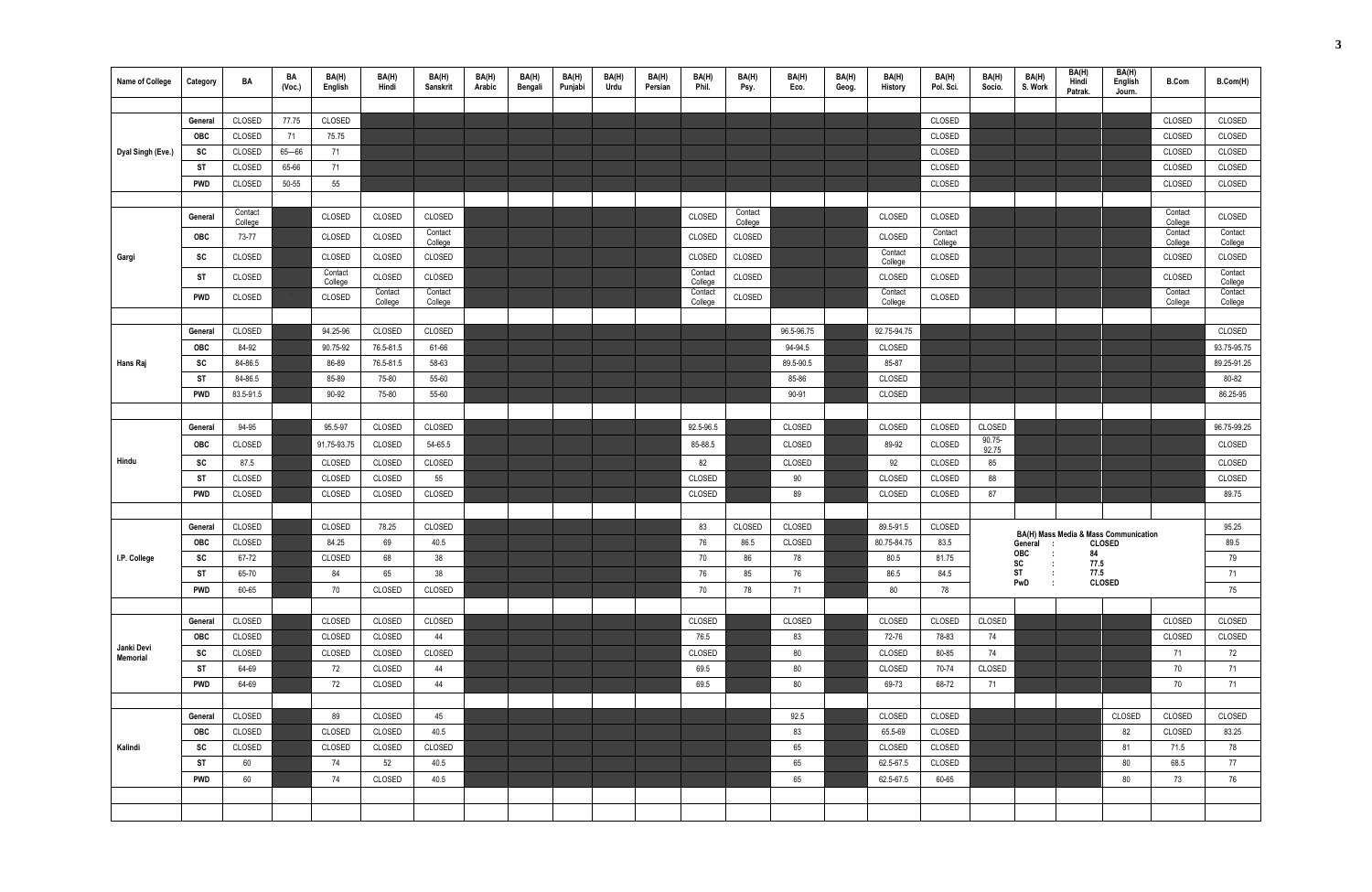| <b>Name of College</b>  | Category   | BA                 | BA<br>(Vec.) | BA(H)<br>English   | BA(H)<br>Hindi     | BA(H)<br>Sanskrit  | BA(H)<br>Arabic | BA(H)<br>Bengali | BA(H)<br>Punjabi | BA(H)<br>Urdu | BA(H)<br>Persian | BA(H)<br>Phil.     | BA(H)<br>Psy. | BA(H)<br>Eco.      | BA(H)<br>Geog. | BA(H)<br>History   | BA(H)<br>Pol. Sci. | BA(H)<br>Socio. | BA(H)<br>S. Work | BA(H)<br>Hindi<br>Patrak. | BA(H)<br>English<br>Journ. | <b>B.Com</b>       | B.Com(H)           |
|-------------------------|------------|--------------------|--------------|--------------------|--------------------|--------------------|-----------------|------------------|------------------|---------------|------------------|--------------------|---------------|--------------------|----------------|--------------------|--------------------|-----------------|------------------|---------------------------|----------------------------|--------------------|--------------------|
|                         |            |                    |              |                    |                    |                    |                 |                  |                  |               |                  |                    |               |                    |                |                    |                    |                 |                  |                           |                            |                    |                    |
|                         | General    | 81.5-80            |              | CLOSED             | CLOSED             | CLOSED             |                 |                  |                  |               |                  | CLOSED             | CLOSED        | CLOSED             | CLOSED         | CLOSED             | CLOSED             | CLOSED          |                  |                           | CLOSED                     | 92.75-94.75        | CLOSED             |
|                         | OBC        | 74-82              |              | CLOSED             | CLOSED             | 45-48              |                 |                  |                  |               |                  | 74                 | CLOSED        | 88-90              | 83-85          | CLOSED             | 81-84              | 77-83           |                  |                           | CLOSED                     | 88-90              | CLOSED             |
| Kamala Nehru            | SC         | 74-82              |              | CLOSED             | CLOSED             | CLOSED             |                 |                  |                  |               |                  | 73                 | CLOSED        | 87-89              | 82-84          | CLOSED             | CLOSED             | 77-83           |                  |                           | 84-87                      | 87-89              | CLOSED             |
|                         | ST         | 74-82              |              | CLOSED             | CLOSED             | 45-48              |                 |                  |                  |               |                  | 73                 | CLOSED        | 84-86              | CLOSED         | <b>CLOSED</b>      | 79-82              | CLOSED          |                  |                           | 82-85                      | 87-89              | CLOSED             |
|                         | PWD        | 73-81              |              | CLOSED             | CLOSED             | CLOSED             |                 |                  |                  |               |                  | 72                 | CLOSED        | 84-86              | 80-82          | CLOSED             | 78-81              | 76-82           |                  |                           | CLOSED                     | 86-88              | CLOSED             |
|                         |            |                    |              |                    |                    |                    |                 |                  |                  |               |                  |                    |               |                    |                |                    |                    |                 |                  |                           |                            |                    |                    |
|                         | General    |                    |              |                    |                    |                    |                 |                  |                  |               |                  |                    | CLOSED        |                    |                |                    |                    |                 |                  |                           |                            |                    | CLOSED             |
|                         | OBC        |                    |              |                    |                    |                    |                 |                  |                  |               |                  |                    | CLOSED        |                    |                |                    |                    |                 |                  |                           |                            |                    | CLOSED             |
| Keshav<br>Mahavidyalaya | SC         |                    |              |                    |                    |                    |                 |                  |                  |               |                  |                    | CLOSED        |                    |                |                    |                    |                 |                  |                           |                            |                    | CLOSED             |
|                         | ST         |                    |              |                    |                    |                    |                 |                  |                  |               |                  |                    | CLOSED        |                    |                |                    |                    |                 |                  |                           |                            |                    | 55-60              |
|                         | PWD        |                    |              |                    |                    |                    |                 |                  |                  |               |                  |                    | CLOSED        |                    |                |                    |                    |                 |                  |                           |                            |                    | 56-61              |
|                         |            |                    |              |                    |                    |                    |                 |                  |                  |               |                  |                    |               |                    |                |                    |                    |                 |                  |                           |                            |                    |                    |
|                         | General    | CLOSED             |              | CLOSED             | CLOSED             | CLOSED             |                 | CLOSED           |                  | CLOSED        |                  |                    |               | CLOSED             | CLOSED         | CLOSED             | CLOSED             |                 |                  |                           |                            | 95.25-95.5         | CLOSED             |
|                         | OBC        | CLOSED             |              | CLOSED             | CLOSED             | CLOSED             |                 | CLOSED           |                  | CLOSED        |                  |                    |               | CLOSED             | CLOSED         | CLOSED             | CLOSED             |                 |                  |                           |                            | 91.5-91.75         | CLOSED             |
| Kirori Mal              | <b>SC</b>  | CLOSED             |              | CLOSED             | CLOSED             | CLOSED             |                 | CLOSED           |                  | 40-50         |                  |                    |               | 90.25-90.5         | CLOSED         | CLOSED             | CLOSED             |                 |                  |                           |                            | 87.75-88           | 90.25-90.5         |
|                         | ST         | CLOSED             |              | 84-85              | CLOSED             | 45-50              |                 | CLOSED           |                  | CLOSED        |                  |                    |               | 88-88.5            | CLOSED         | 86.75-87.25        | CLOSED             |                 |                  |                           |                            | 86.5-87.25         | 87-87.5            |
|                         | PWD        | CLOSED             |              | 84-85              | CLOSED             | CLOSED             |                 | CLOSED           |                  | CLOSED        |                  |                    |               | 88.5-89            | CLOSED         | 86-86.75           | CLOSED             |                 |                  |                           |                            | 89-89.25           | 89.25-89.5         |
|                         |            |                    |              |                    |                    |                    |                 |                  |                  |               |                  |                    |               |                    |                |                    |                    |                 |                  |                           |                            |                    |                    |
|                         | General    | CLOSED             |              | CLOSED             | CLOSED             | CLOSED             |                 |                  |                  |               |                  | CLOSED             | CLOSED        | CLOSED             |                | CLOSED             | CLOSED             | CLOSED          |                  |                           | CLOSED                     |                    | CLOSED             |
|                         | <b>OBC</b> | 85.5               |              | 90.5               | CLOSED             | CLOSED             |                 |                  |                  |               |                  | 83                 | CLOSED        | CLOSED             |                | 85.75              | CLOSED             | CLOSED          |                  |                           | 90.5                       |                    | CLOSED             |
| Lady Shri Ram           | SC         | CLOSED             |              | 81                 | CLOSED             | CLOSED             |                 |                  |                  |               |                  | 75.75              | CLOSED        | CLOSED             |                | CLOSED             | 85                 | 79              |                  |                           | 82                         |                    | CLOSED             |
|                         | ST         | CLOSED             |              | 86                 | Contact<br>College | Contact<br>College |                 |                  |                  |               |                  | 86                 | CLOSED        | 73.75              |                | 90                 | CLOSED             | CLOSED          |                  |                           | CLOSED                     |                    | CLOSED             |
|                         | <b>PWD</b> | CLOSED             |              | Contact<br>College | Contact<br>College | Contact<br>College |                 |                  |                  |               |                  | Contact<br>College | CLOSED        | Contact<br>College |                | Contact<br>College | CLOSED             | CLOSED          |                  |                           | Contact<br>College         |                    | CLOSED             |
|                         |            |                    |              |                    |                    |                    |                 |                  |                  |               |                  |                    |               |                    |                |                    |                    |                 |                  |                           |                            |                    |                    |
|                         | General    | CLOSED             |              | CLOSED             | CLOSED             | CLOSED             |                 |                  |                  |               |                  | CLOSED             |               | CLOSED             |                | <b>CLOSED</b>      | CLOSED             |                 |                  |                           |                            | CLOSED             | CLOSED             |
|                         | <b>OBC</b> | 67                 |              | CLOSED             | CLOSED             | 45                 |                 |                  |                  |               |                  | CLOSED             |               | CLOSED             |                | CLOSED             | 73.25-76.75        |                 |                  |                           |                            | 70                 | 78                 |
| Lakshmi Bai             | SC         | 67                 |              | CLOSED             | CLOSED             | CLOSED             |                 |                  |                  |               |                  | CLOSED             |               | 65                 |                | CLOSED             | CLOSED             |                 |                  |                           |                            | 62                 | 67                 |
|                         | <b>ST</b>  | 62                 |              | CLOSED             | 55                 | CLOSED             |                 |                  |                  |               |                  | CLOSED             |               | 65                 |                | CLOSED             | 70-74.75           |                 |                  |                           |                            | 62                 | 67                 |
|                         | PWD        | CLOSED             |              | 75                 | CLOSED             | 45                 |                 |                  |                  |               |                  | 53                 |               | 48                 |                | 65-65.75           | 70                 |                 |                  |                           |                            | 70                 | 78                 |
|                         |            |                    |              |                    |                    |                    |                 |                  |                  |               |                  |                    |               |                    |                |                    |                    |                 |                  |                           |                            |                    |                    |
|                         | General    | CLOSED             |              | CLOSED             | CLOSED             |                    |                 |                  |                  |               |                  |                    |               |                    |                |                    | CLOSED             |                 |                  |                           | CLOSED                     |                    | CLOSED             |
|                         | OBC        | CLOSED             |              | CLOSED             | CLOSED             |                    |                 |                  |                  |               |                  |                    |               |                    |                |                    | CLOSED             |                 |                  |                           | 84.75                      |                    | 81.5               |
| Maharaja<br>Agrasen     | SC         | CLOSED             |              | 80.5-82.5          | CLOSED             |                    |                 |                  |                  |               |                  |                    |               |                    |                |                    | CLOSED             |                 |                  |                           | 84.75                      |                    | 76                 |
|                         | ST         | 73                 |              | 78-80              | 66                 |                    |                 |                  |                  |               |                  |                    |               |                    |                |                    | CLOSED             |                 |                  |                           | 78                         |                    | 75                 |
|                         | PWD        | 64                 |              | 78-80              | 66                 |                    |                 |                  |                  |               |                  |                    |               |                    |                |                    | 75                 |                 |                  |                           | 78                         |                    | 75                 |
|                         |            |                    |              |                    |                    |                    |                 |                  |                  |               |                  |                    |               |                    |                |                    |                    |                 |                  |                           |                            |                    |                    |
|                         | General    | CLOSED             |              | CLOSED             | CLOSED             | CLOSED             |                 |                  |                  |               |                  |                    |               | CLOSED             |                | CLOSED             | CLOSED             | CLOSED          |                  |                           |                            | 92.25-93.75        | CLOSED             |
|                         | OBC        | CLOSED             |              | CLOSED             | CLOSED             | 40.5               |                 |                  |                  |               |                  |                    |               | 88.75              |                | CLOSED             | CLOSED             | CLOSED          |                  |                           |                            | CLOSED             | CLOSED             |
| Maitreyi                | SC         | CLOSED             |              | 84                 | CLOSED             | CLOSED             |                 |                  |                  |               |                  |                    |               | 86                 |                | 73-78              | CLOSED             | CLOSED          |                  |                           |                            | 78-80              | 80-82              |
|                         | <b>ST</b>  | CLOSED             |              | 84                 | CLOSED             | 45                 |                 |                  |                  |               |                  |                    |               | 86                 |                | CLOSED             | CLOSED             | CLOSED          |                  |                           |                            | 78-80              | 80-82              |
|                         | <b>PWD</b> | Contact<br>College |              | Contact<br>College | Contact<br>College | Contact<br>College |                 |                  |                  |               |                  |                    |               | Contact<br>College |                | Contact<br>College | Contact<br>College | CLOSED          |                  |                           |                            | Contact<br>College | Contact<br>College |
|                         |            |                    |              |                    |                    |                    |                 |                  |                  |               |                  |                    |               |                    |                |                    |                    |                 |                  |                           |                            |                    |                    |
|                         |            |                    |              |                    |                    |                    |                 |                  |                  |               |                  |                    |               |                    |                |                    |                    |                 |                  |                           |                            |                    |                    |
|                         |            |                    |              |                    |                    |                    |                 |                  |                  |               |                  |                    |               |                    |                |                    |                    |                 |                  |                           |                            |                    |                    |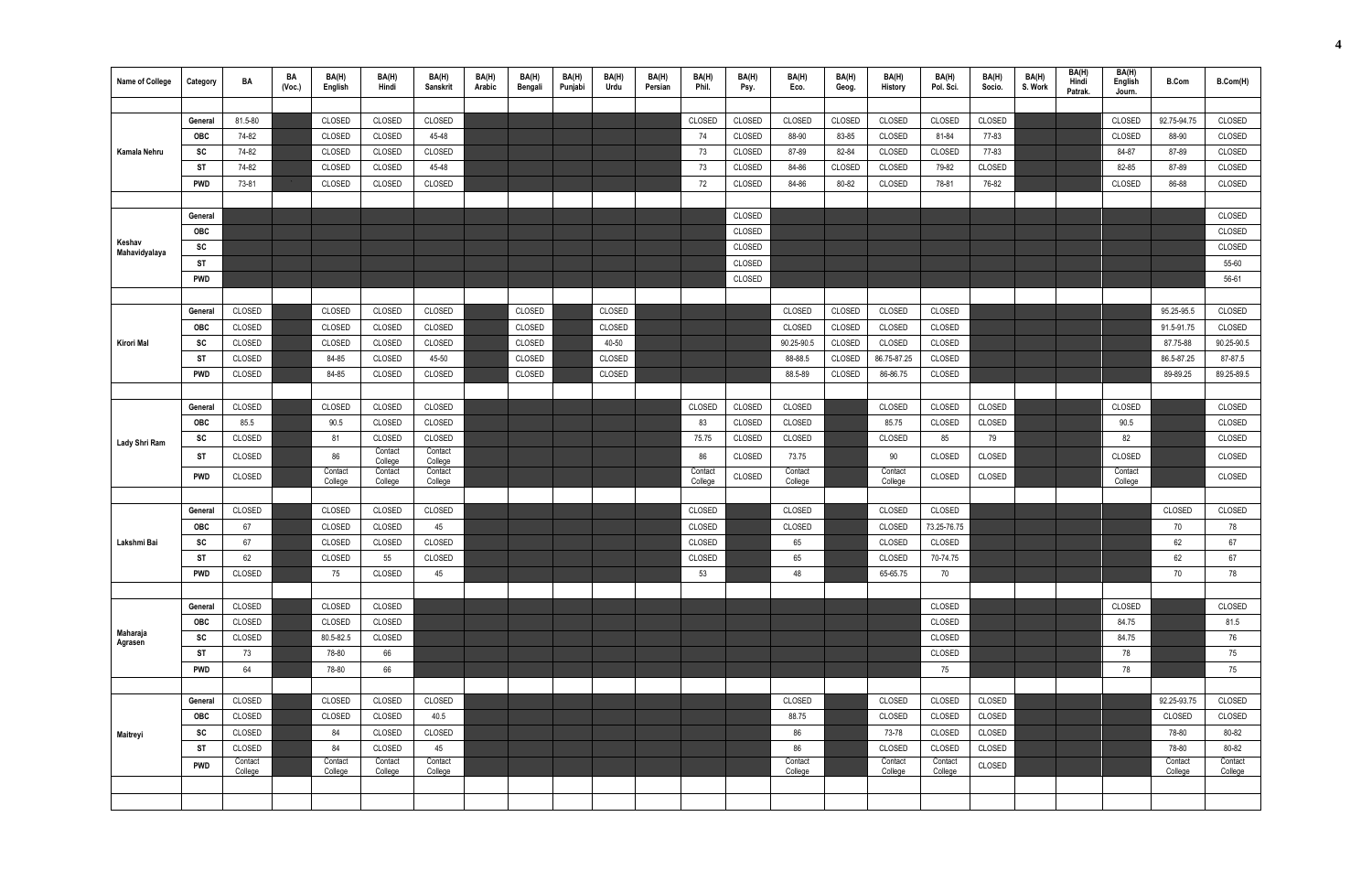| <b>Name of College</b> | Category              | BA                      | BA<br>(Vec.) | BA(H)<br>English         | BA(H)<br>Hindi          | BA(H)<br>Sanskrit        | BA(H)<br>Arabic | BA(H)<br>Bengali         | BA(H)<br>Punjabi | BA(H)<br>Urdu | BA(H)<br>Persian | BA(H)<br>Phil. | BA(H)<br>Psy.  | BA(H)<br>Eco.            | BA(H)<br>Geog. | BA(H)<br><b>History</b>  | BA(H)<br>Pol. Sci.       | BA(H)<br>Socio. | BA(H)<br>S. Work | BA(H)<br>Hindi<br>Patrak. | BA(H)<br>English<br>Journ. | <b>B.Com</b>         | B.Com(H)                 |
|------------------------|-----------------------|-------------------------|--------------|--------------------------|-------------------------|--------------------------|-----------------|--------------------------|------------------|---------------|------------------|----------------|----------------|--------------------------|----------------|--------------------------|--------------------------|-----------------|------------------|---------------------------|----------------------------|----------------------|--------------------------|
|                        |                       |                         |              |                          |                         |                          |                 |                          |                  |               |                  |                |                |                          |                |                          |                          |                 |                  |                           |                            |                      |                          |
|                        | General               | CLOSED                  |              | CLOSED                   | CLOSED                  | CLOSED                   |                 |                          | CLOSED           |               |                  | CLOSED         | CLOSED         |                          |                | CLOSED                   | CLOSED                   |                 |                  |                           |                            | CLOSED               | CLOSED                   |
|                        | <b>OBC</b>            | $-$                     |              | $\overline{\phantom{a}}$ | $ \,$                   | $ \,$                    |                 |                          | $ \,$            |               |                  | $ \,$          | $\overline{a}$ |                          |                | $ \,$                    | $-$                      |                 |                  |                           |                            | $-$                  | $\overline{\phantom{a}}$ |
| <b>Mata Sundri</b>     | SC                    | CLOSED                  |              | CLOSED                   | CLOSED                  | CLOSED                   |                 |                          | 40               |               |                  | CLOSED         | 67             |                          |                | CLOSED                   | CLOSED                   |                 |                  |                           |                            | 70                   | 71                       |
|                        | ST                    | 60                      |              | 70                       | CLOSED                  | 40                       |                 |                          | 40               |               |                  | CLOSED         | 67             |                          |                | CLOSED                   | CLOSED                   |                 |                  |                           |                            | 70                   | 71                       |
|                        | <b>PWD</b>            | 45                      |              | CLOSED                   | 40                      | 40                       |                 |                          | 40               |               |                  | 45             | 55             |                          |                | 45                       | 45                       |                 |                  |                           |                            | 55                   | 60                       |
|                        |                       |                         |              |                          |                         |                          |                 |                          |                  |               |                  |                |                |                          |                |                          |                          |                 |                  |                           |                            |                      |                          |
|                        | General               | 89-93                   |              | CLOSED                   | CLOSED                  | CLOSED                   |                 | CLOSED                   |                  |               |                  | CLOSED         |                | CLOSED                   | CLOSED         | CLOSED                   | CLOSED                   | CLOSED          |                  |                           |                            |                      |                          |
|                        | OBC                   | 82-87                   |              | 92.5-93.5                | CLOSED                  | CLOSED                   |                 | $-$                      |                  |               |                  | 81             |                | CLOSED                   | CLOSED         | CLOSED                   | 92                       | CLOSED          |                  |                           |                            |                      |                          |
| <b>Miranda House</b>   | SC                    | 78-83                   |              | 88.5-89.5                | CLOSED                  | CLOSED                   |                 | $\overline{\phantom{0}}$ |                  |               |                  | 79             |                | 88.5-89.25               | 87.5           | 85.5                     | 87                       | 84              |                  |                           |                            |                      |                          |
|                        | <b>ST</b>             | CLOSED                  |              | 91.5-92                  | 66-71                   | 54                       |                 | $ \,$                    |                  |               |                  | 85             |                | 86-86.75                 | CLOSED         | CLOSED                   | CLOSED                   | CLOSED          |                  |                           |                            |                      |                          |
|                        | <b>PWD</b>            | CLOSED                  |              | CLOSED                   | CLOSED                  | CLOSED                   |                 | $-$                      |                  |               |                  | 81             |                | CLOSED                   | 83             | 80                       | CLOSED                   | CLOSED          |                  |                           |                            |                      |                          |
|                        |                       |                         |              |                          |                         |                          |                 |                          |                  |               |                  |                |                |                          |                |                          |                          |                 |                  |                           |                            |                      |                          |
|                        | General               | Admission               |              | Admission                |                         | Admission                |                 |                          |                  |               |                  |                |                | Admission                |                |                          |                          |                 |                  |                           |                            | Admission<br>Against | Admission                |
|                        | OBC                   | Against<br>Cancellation |              | Against<br>Cancellation  | Admission               | Against<br>Cancellation  |                 |                          |                  |               |                  |                |                | Against<br>Cancellation  |                | Admission                | Admission                |                 |                  |                           |                            | Cancellation         | Against<br>Cancellation  |
| Moti Lal Nehru         | <b>SC</b>             |                         |              |                          | Against<br>Cancellation |                          |                 |                          |                  |               |                  |                |                |                          |                | Against<br>Cancellation  | Against<br>Cancellation  |                 |                  |                           |                            | 76                   |                          |
|                        | ST                    | 69-71                   |              | 74                       |                         | 45                       |                 |                          |                  |               |                  |                |                | 77                       |                |                          |                          |                 |                  |                           |                            | 70                   | 68.5                     |
|                        | <b>PWD</b>            | 69-71                   |              | 75                       |                         | 45                       |                 |                          |                  |               |                  |                |                | 77                       |                |                          |                          |                 |                  |                           |                            | 69                   | 73                       |
|                        |                       | CLOSED                  |              | CLOSED                   | CLOSED                  |                          |                 |                          |                  |               |                  |                |                |                          |                | CLOSED                   | CLOSED                   |                 |                  |                           |                            | CLOSED               | CLOSED                   |
|                        | General<br><b>OBC</b> | CLOSED                  |              | 81                       | CLOSED                  |                          |                 |                          |                  |               |                  |                |                |                          |                | CLOSED                   | CLOSED                   |                 |                  |                           |                            | 78.75-86.75          | CLOSED                   |
| Moti Lal Nehru         | SC                    | CLOSED                  |              | CLOSED                   | CLOSED                  |                          |                 |                          |                  |               |                  |                |                |                          |                | CLOSED                   | CLOSED                   |                 |                  |                           |                            | 76.75                | 78.75                    |
| (Eve.)                 | ST                    | CLOSED                  |              | CLOSED                   | CLOSED                  |                          |                 |                          |                  |               |                  |                |                |                          |                | CLOSED                   | CLOSED                   |                 |                  |                           |                            | 76.75                | 78.75                    |
|                        | <b>PWD</b>            | 47                      |              | 48                       | CLOSED                  |                          |                 |                          |                  |               |                  |                |                |                          |                | 48                       | CLOSED                   |                 |                  |                           |                            | 48                   | 47                       |
|                        |                       |                         |              |                          |                         |                          |                 |                          |                  |               |                  |                |                |                          |                |                          |                          |                 |                  |                           |                            |                      |                          |
|                        | General               | CLOSED                  |              | CLOSED                   | CLOSED                  | CLOSED                   |                 |                          |                  |               |                  |                |                | CLOSED                   |                | CLOSED                   | CLOSED                   |                 |                  |                           |                            | 90                   | 93                       |
|                        | <b>OBC</b>            | CLOSED                  |              | CLOSED                   | CLOSED                  | CLOSED                   |                 |                          |                  |               |                  |                |                | CLOSED                   |                | CLOSED                   | CLOSED                   |                 |                  |                           |                            | CLOSED               | CLOSED                   |
| P.G.D.A.V.             | SC                    | CLOSED                  |              | CLOSED                   | CLOSED                  | CLOSED                   |                 |                          |                  |               |                  |                |                | CLOSED                   |                | CLOSED                   | CLOSED                   |                 |                  |                           |                            | 73                   | CLOSED                   |
|                        | ST                    | CLOSED                  |              | CLOSED                   | CLOSED                  | CLOSED                   |                 |                          |                  |               |                  |                |                | CLOSED                   |                | CLOSED                   | CLOSED                   |                 |                  |                           |                            | 62                   | CLOSED                   |
|                        | <b>PWD</b>            | CLOSED                  |              | CLOSED                   | CLOSED                  | 40                       |                 |                          |                  |               |                  |                |                | CLOSED                   |                | 50                       | CLOSED                   |                 |                  |                           |                            | 53                   | CLOSED                   |
|                        |                       |                         |              |                          |                         |                          |                 |                          |                  |               |                  |                |                |                          |                |                          |                          |                 |                  |                           |                            |                      |                          |
|                        | General               | CLOSED                  |              |                          | CLOSED                  |                          |                 |                          |                  |               |                  |                |                |                          |                |                          | CLOSED                   |                 |                  |                           |                            | CLOSED               | CLOSED                   |
|                        | <b>OBC</b>            | CLOSED                  |              |                          | CLOSED                  |                          |                 |                          |                  |               |                  |                |                |                          |                |                          | CLOSED                   |                 |                  |                           |                            | CLOSED               | 78                       |
| P.G.D.A.V.(Eve.)       | SC                    | CLOSED                  |              |                          | CLOSED                  |                          |                 |                          |                  |               |                  |                |                |                          |                |                          | CLOSED                   |                 |                  |                           |                            | 68                   | 72                       |
|                        | ST                    | CLOSED                  |              |                          | CLOSED                  |                          |                 |                          |                  |               |                  |                |                |                          |                |                          | CLOSED                   |                 |                  |                           |                            | 60                   | 65                       |
|                        | PWD                   | CLOSED                  |              |                          | CLOSED                  |                          |                 |                          |                  |               |                  |                |                |                          |                |                          | CLOSED                   |                 |                  |                           |                            | CLOSED               | CLOSED                   |
|                        |                       |                         |              |                          |                         |                          |                 |                          |                  |               |                  |                |                |                          |                |                          |                          |                 |                  |                           |                            |                      |                          |
|                        | General               | $-$                     |              | $\overline{\phantom{0}}$ | $-$                     | $\overline{\phantom{0}}$ |                 |                          |                  |               |                  |                |                | $\overline{\phantom{a}}$ |                | $\overline{\phantom{a}}$ | $ \,$                    |                 |                  |                           |                            |                      | $-$                      |
|                        | <b>OBC</b>            | $-$                     |              | $\overline{\phantom{a}}$ | $-$                     | $\qquad \qquad -$        |                 |                          |                  |               |                  |                |                | $\overline{\phantom{a}}$ |                | $\qquad \qquad -$        | $\overline{\phantom{0}}$ |                 |                  |                           |                            |                      | $-$                      |
| Rajdhani               | <b>SC</b>             | $-$                     |              | $\overline{\phantom{0}}$ | $-$                     | $\overline{\phantom{0}}$ |                 |                          |                  |               |                  |                |                | $\overline{\phantom{a}}$ |                | $-$                      | $ \,$                    |                 |                  |                           |                            |                      | $-$                      |
|                        | ST                    | $-$                     |              | $\overline{\phantom{a}}$ | $\overline{a}$          | 45                       |                 |                          |                  |               |                  |                |                | 73.5                     |                | $\qquad \qquad -$        | $\overline{\phantom{0}}$ |                 |                  |                           |                            |                      | 65-70                    |
|                        | <b>PWD</b>            | 58                      |              | 75                       | $\overline{a}$          | 45                       |                 |                          |                  |               |                  |                |                | 73.5                     |                | $-$                      | $-$                      |                 |                  |                           |                            |                      | 65-70                    |
|                        |                       |                         |              |                          |                         |                          |                 |                          |                  |               |                  |                |                |                          |                |                          |                          |                 |                  |                           |                            |                      |                          |
|                        |                       |                         |              |                          |                         |                          |                 |                          |                  |               |                  |                |                |                          |                |                          |                          |                 |                  |                           |                            |                      |                          |
|                        |                       |                         |              |                          |                         |                          |                 |                          |                  |               |                  |                |                |                          |                |                          |                          |                 |                  |                           |                            |                      |                          |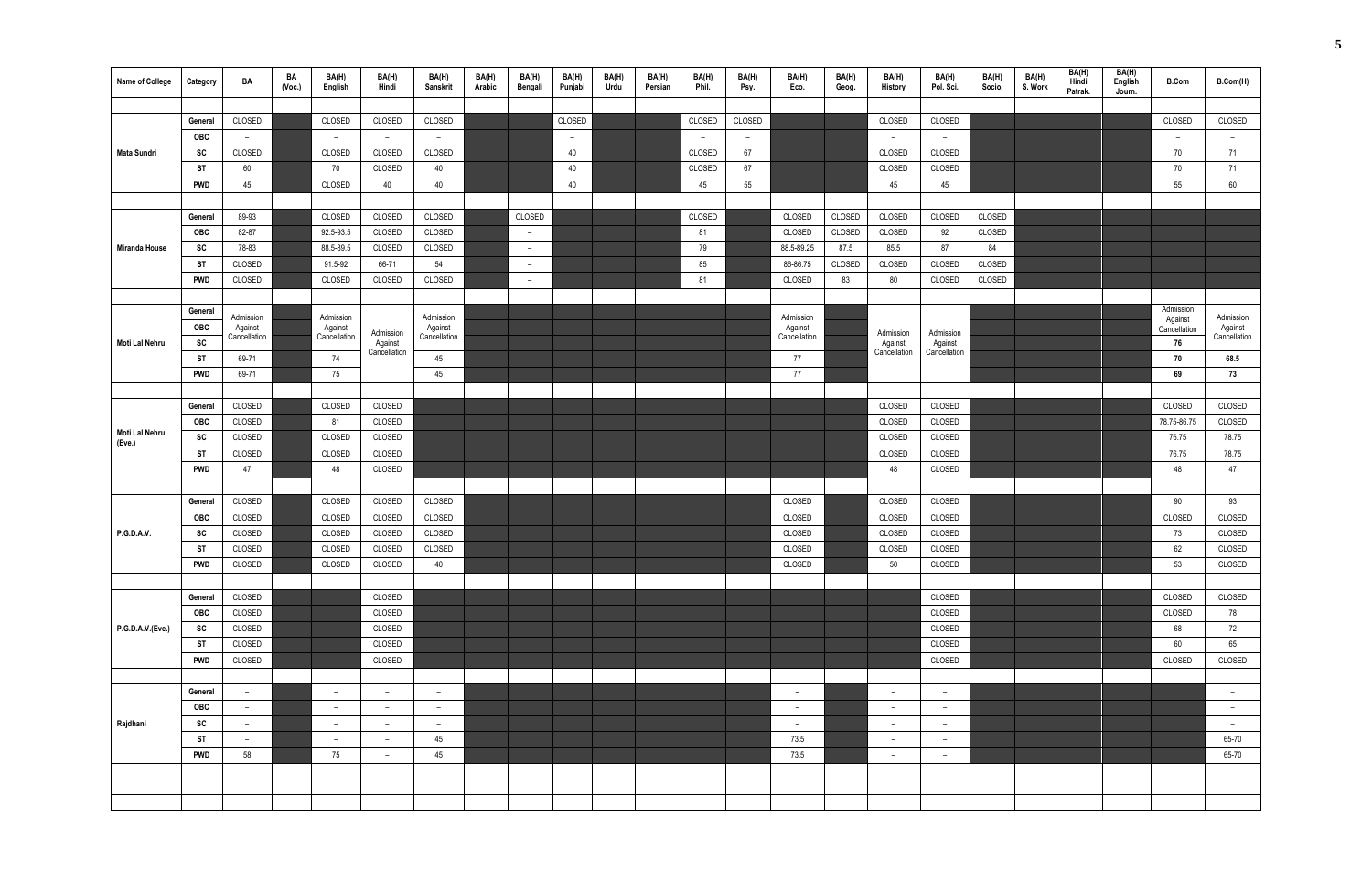| <b>Name of College</b>             | Category   | BA                      | BA<br>(Vec.) | BA(H)<br>English         | BA(H)<br>Hindi           | BA(H)<br>Sanskrit | BA(H)<br>Arabic | BA(H)<br>Bengali | BA(H)<br>Punjabi | BA(H)<br>Urdu | BA(H)<br>Persian | BA(H)<br>Phil. | BA(H)<br>Psy. | BA(H)<br>Eco.            | BA(H)<br>Geog.     | BA(H)<br>History        | BA(H)<br>Pol. Sci. | BA(H)<br>Socio. | BA(H)<br>S. Work | BA(H)<br>Hindi<br>Patrak. | BA(H)<br>English<br>Journ. | <b>B.Com</b>       | B.Com(H)           |
|------------------------------------|------------|-------------------------|--------------|--------------------------|--------------------------|-------------------|-----------------|------------------|------------------|---------------|------------------|----------------|---------------|--------------------------|--------------------|-------------------------|--------------------|-----------------|------------------|---------------------------|----------------------------|--------------------|--------------------|
|                                    |            |                         |              |                          |                          |                   |                 |                  |                  |               |                  |                |               |                          |                    |                         |                    |                 |                  |                           |                            |                    |                    |
|                                    | General    | CLOSED                  |              | CLOSED                   | CLOSED                   |                   |                 |                  |                  |               |                  |                |               |                          |                    | Against<br>Cancellation | CLOSED             |                 |                  | CLOSED                    |                            | 92.25              | 95                 |
|                                    | OBC        | 79                      |              | CLOSED                   | CLOSED                   |                   |                 |                  |                  |               |                  |                |               |                          |                    | Against<br>Cancellation | CLOSED             |                 |                  | CLOSED                    |                            | 85.5               | 87.5               |
| Ram Lal Anand                      | SC         | Against<br>Cancellation |              | 79                       | CLOSED                   |                   |                 |                  |                  |               |                  |                |               |                          |                    | CLOSED                  | CLOSED             |                 |                  | 79                        |                            | 79                 | 82                 |
|                                    | <b>ST</b>  | 77                      |              | 79                       | 62                       |                   |                 |                  |                  |               |                  |                |               |                          |                    | Against<br>Cancellation | CLOSED             |                 |                  | 79                        |                            | 78                 | 80                 |
|                                    | <b>PWD</b> | 77                      |              | 78.5                     | 62                       |                   |                 |                  |                  |               |                  |                |               |                          |                    | 76                      | 77                 |                 |                  | 79                        |                            | 76                 | 80                 |
|                                    |            |                         |              |                          |                          |                   |                 |                  |                  |               |                  |                |               |                          |                    |                         |                    |                 |                  |                           |                            |                    |                    |
|                                    | General    | CLOSED                  |              | $\overline{\phantom{a}}$ | CLOSED                   |                   |                 |                  |                  |               |                  |                |               | $\overline{\phantom{m}}$ |                    |                         | 80                 |                 |                  |                           |                            | 88                 | 89                 |
| Ram Lal Anand                      | OBC        | 67.5                    |              | $\overline{\phantom{a}}$ | $\overline{\phantom{a}}$ |                   |                 |                  |                  |               |                  |                |               | $\overline{\phantom{a}}$ |                    |                         | 76                 |                 |                  |                           |                            | 81                 | 82                 |
| (Eve.)                             | SC         | 63                      |              | 70                       | $-$                      |                   |                 |                  |                  |               |                  |                |               | 68                       |                    |                         | 72                 |                 |                  |                           |                            | 78                 | 79                 |
|                                    | ST         | 62                      |              | 70                       | 60                       |                   |                 |                  |                  |               |                  |                |               | 68                       |                    |                         | 72                 |                 |                  |                           |                            | 78                 | 79                 |
|                                    | <b>PWD</b> | 62                      |              | 70                       | 60                       |                   |                 |                  |                  |               |                  |                |               | 68                       |                    |                         | 72                 |                 |                  |                           |                            | 78                 | 79                 |
|                                    |            |                         |              |                          |                          |                   |                 |                  |                  |               |                  |                |               |                          |                    |                         |                    |                 |                  |                           |                            |                    |                    |
|                                    | General    | CLOSED                  |              | CLOSED                   | CLOSED                   | CLOSED            |                 |                  |                  |               |                  |                |               | CLOSED                   |                    | CLOSED                  | CLOSED             |                 |                  |                           |                            | 95.25-97.25        | CLOSED             |
|                                    | <b>OBC</b> | CLOSED                  |              | CLOSED                   | CLOSED                   | 59-61             |                 |                  |                  |               |                  |                |               | CLOSED                   |                    | CLOSED                  | CLOSED             |                 |                  |                           |                            | CLOSED             | 93.75-95.75        |
| Ramjas                             | SC<br>ST   | CLOSED<br>CLOSED        |              | CLOSED<br>CLOSED         | CLOSED<br>70-81          | CLOSED<br>57-58   |                 |                  |                  |               |                  |                |               | 89.5-90.5<br>87.5-88.5   |                    | CLOSED<br>CLOSED        | CLOSED<br>CLOSED   |                 |                  |                           |                            | CLOSED<br>CLOSED   | CLOSED<br>CLOSED   |
|                                    | <b>PWD</b> | 80.5-87.5               |              | CLOSED                   | 72-83                    | 57-58             |                 |                  |                  |               |                  |                |               | 89-90                    |                    | CLOSED                  | CLOSED             |                 |                  |                           |                            | CLOSED             | 89-91              |
|                                    |            |                         |              |                          |                          |                   |                 |                  |                  |               |                  |                |               |                          |                    |                         |                    |                 |                  |                           |                            |                    |                    |
|                                    | General    | CLOSED                  |              | 91.5-92.5                | CLOSED                   | CLOSED            |                 |                  |                  | CLOSED        |                  |                |               | 92.5                     |                    | CLOSED                  | CLOSED             |                 |                  |                           |                            | CLOSED             | CLOSED             |
|                                    | <b>OBC</b> | CLOSED                  |              | CLOSED                   | CLOSED                   | CLOSED            |                 |                  |                  | CLOSED        |                  |                |               | 84-92.25                 |                    | CLOSED                  | CLOSED             |                 |                  |                           |                            | 79.5-86.5          | 81-92              |
| Satyawati Co-Ed.                   | SC         | CLOSED                  |              | CLOSED                   | CLOSED                   | CLOSED            |                 |                  |                  | 40            |                  |                |               | CLOSED                   |                    | CLOSED                  | CLOSED             |                 |                  |                           |                            | CLOSED             | CLOSED             |
|                                    | ST         | CLOSED                  |              | CLOSED                   | 55                       | 42                |                 |                  |                  | 40            |                  |                |               | CLOSED                   |                    | CLOSED                  | CLOSED             |                 |                  |                           |                            | 60                 | 60                 |
|                                    | <b>PWD</b> | CLOSED                  |              | 62                       | CLOSED                   | CLOSED            |                 |                  |                  | 40            |                  |                |               | 58                       |                    | CLOSED                  | CLOSED             |                 |                  |                           |                            | 56                 | 58                 |
|                                    |            |                         |              |                          |                          |                   |                 |                  |                  |               |                  |                |               |                          |                    |                         |                    |                 |                  |                           |                            |                    |                    |
|                                    | General    | CLOSED                  |              | CLOSED                   | CLOSED                   |                   |                 |                  |                  |               |                  |                |               | CLOSED                   |                    | CLOSED                  | CLOSED             |                 |                  |                           |                            | CLOSED             | CLOSED             |
|                                    | <b>OBC</b> | Contact                 |              | CLOSED                   | 64                       |                   |                 |                  |                  |               |                  |                |               | CLOSED                   |                    | CLOSED                  | CLOSED             |                 |                  |                           |                            | 73.75-79.75        | 80-89.75           |
| Satyawati (Eve.)                   | SC         | College<br>CLOSED       |              | CLOSED                   | CLOSED                   |                   |                 |                  |                  |               |                  |                |               | CLOSED                   |                    | CLOSED                  | CLOSED             |                 |                  |                           |                            | CLOSED             | CLOSED             |
|                                    | ST         | Contact<br>College      |              | 73-73.5                  | 61                       |                   |                 |                  |                  |               |                  |                |               | 68.75-69                 |                    | CLOSED                  | CLOSED             |                 |                  |                           |                            | 63-65.75           | 66-71.5            |
|                                    | <b>PWD</b> | 50                      |              | 50                       | 50                       |                   |                 |                  |                  |               |                  |                |               | 50                       |                    | 50                      | 50                 |                 |                  |                           |                            | 53                 | 53                 |
|                                    |            |                         |              |                          |                          |                   |                 |                  |                  |               |                  |                |               |                          |                    |                         |                    |                 |                  |                           |                            |                    |                    |
|                                    | General    | CLOSED                  |              | CLOSED                   | CLOSED                   |                   |                 |                  |                  |               |                  |                |               | CLOSED                   | CLOSED             | CLOSED                  | CLOSED             |                 |                  |                           |                            | CLOSED             | CLOSED             |
|                                    | <b>OBC</b> | CLOSED                  |              | CLOSED                   | CLOSED                   |                   |                 |                  |                  |               |                  |                |               | CLOSED                   | CLOSED             | CLOSED                  | CLOSED             |                 |                  |                           |                            | CLOSED             | CLOSED             |
| <b>Shaheed Bhagat</b><br>Singh     | SC         | CLOSED                  |              | CLOSED                   | CLOSED                   |                   |                 |                  |                  |               |                  |                |               | CLOSED                   | CLOSED             | CLOSED                  | CLOSED             |                 |                  |                           |                            | CLOSED             | CLOSED             |
|                                    | ST         | CLOSED                  |              | CLOSED                   | CLOSED                   |                   |                 |                  |                  |               |                  |                |               | CLOSED                   | CLOSED             | CLOSED                  | CLOSED             |                 |                  |                           |                            | CLOSED             | CLOSED             |
|                                    | <b>PWD</b> | Contact<br>College      |              | Contact<br>College       | Contact<br>College       |                   |                 |                  |                  |               |                  |                |               | Contact<br>College       | Contact<br>College | Contact<br>College      | Contact<br>College |                 |                  |                           |                            | Contact<br>College | Contact<br>College |
|                                    |            |                         |              |                          |                          |                   |                 |                  |                  |               |                  |                |               |                          |                    |                         |                    |                 |                  |                           |                            |                    |                    |
|                                    | General    | CLOSED                  |              |                          |                          |                   |                 |                  |                  |               |                  |                |               |                          | CLOSED             |                         | CLOSED             |                 |                  |                           |                            | CLOSED             | CLOSED             |
|                                    | <b>OBC</b> | CLOSED                  |              |                          |                          |                   |                 |                  |                  |               |                  |                |               |                          | CLOSED             |                         | CLOSED             |                 |                  |                           |                            | CLOSED             | CLOSED             |
| <b>Shaheed Bhagat</b><br>Singh (E) | SC         | CLOSED                  |              |                          |                          |                   |                 |                  |                  |               |                  |                |               |                          | CLOSED             |                         | CLOSED             |                 |                  |                           |                            | CLOSED             | CLOSED             |
|                                    | ST         | CLOSED                  |              |                          |                          |                   |                 |                  |                  |               |                  |                |               |                          | CLOSED             |                         | CLOSED             |                 |                  |                           |                            | CLOSED             | CLOSED             |
|                                    | <b>PWD</b> | Contact<br>College      |              |                          |                          |                   |                 |                  |                  |               |                  |                |               |                          | Contact<br>College |                         | Contact<br>College |                 |                  |                           |                            | Contact<br>College | Contact<br>College |
|                                    |            |                         |              |                          |                          |                   |                 |                  |                  |               |                  |                |               |                          |                    |                         |                    |                 |                  |                           |                            |                    |                    |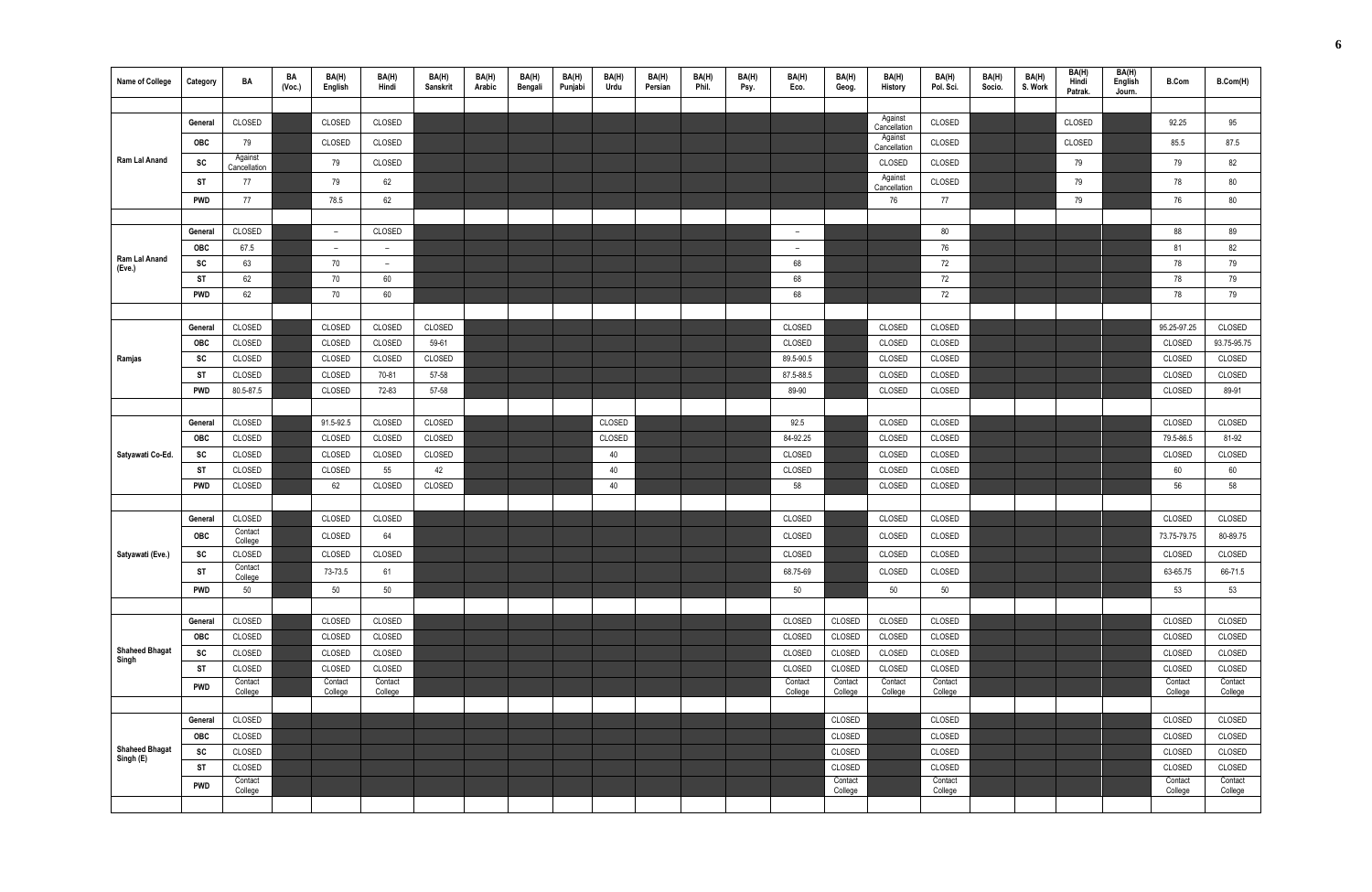| <b>Name of College</b>                | Category   | BA     | BA<br>(Vec.) | BA(H)<br>English         | BA(H)<br>Hindi | BA(H)<br>Sanskrit | BA(H)<br>Arabic | BA(H)<br>Bengali | BA(H)<br>Punjabi | BA(H)<br>Urdu | BA(H)<br>Persian | BA(H)<br>Phil. | BA(H)<br>Psy. | BA(H)<br>Eco.      | BA(H)<br>Geog. | BA(H)<br><b>History</b>  | BA(H)<br>Pol. Sci. | BA(H)<br>Socio. | BA(H)<br>S. Work | BA(H)<br>Hindi<br>Patrak. | BA(H)<br>English<br>Journ. | <b>B.Com</b>       | B.Com(H)                 |
|---------------------------------------|------------|--------|--------------|--------------------------|----------------|-------------------|-----------------|------------------|------------------|---------------|------------------|----------------|---------------|--------------------|----------------|--------------------------|--------------------|-----------------|------------------|---------------------------|----------------------------|--------------------|--------------------------|
|                                       |            |        |              |                          |                |                   |                 |                  |                  |               |                  |                |               |                    |                |                          |                    |                 |                  |                           |                            |                    |                          |
|                                       | General    |        |              |                          |                |                   |                 |                  |                  |               |                  |                |               | CLOSED             |                |                          |                    |                 |                  |                           |                            |                    | CLOSED                   |
|                                       | OBC        |        |              |                          |                |                   |                 |                  |                  |               |                  |                |               | CLOSED             |                |                          |                    |                 |                  |                           |                            |                    | CLOSED                   |
| Shri Ram Coll. of<br>Commerce.        | SC         |        |              |                          |                |                   |                 |                  |                  |               |                  |                |               | CLOSED             |                |                          |                    |                 |                  |                           |                            |                    | CLOSED                   |
|                                       | <b>ST</b>  |        |              |                          |                |                   |                 |                  |                  |               |                  |                |               | CLOSED             |                |                          |                    |                 |                  |                           |                            |                    | CLOSED                   |
|                                       | <b>PWD</b> |        |              |                          |                |                   |                 |                  |                  |               |                  |                |               | CLOSED             |                |                          |                    |                 |                  |                           |                            |                    | CLOSED                   |
|                                       |            |        |              |                          |                |                   |                 |                  |                  |               |                  |                |               |                    |                |                          |                    |                 |                  |                           |                            |                    |                          |
|                                       | General    |        |              |                          |                |                   |                 |                  |                  |               |                  |                |               | CLOSED             |                |                          |                    |                 |                  |                           |                            | CLOSED             | CLOSED                   |
|                                       | OBC        |        |              |                          |                |                   |                 |                  |                  |               |                  |                |               | $\overline{a}$     |                |                          |                    |                 |                  |                           |                            | $\overline{a}$     | $\sim$                   |
| S.G.G.S. Coll. of<br>Commerce.        | SC         |        |              |                          |                |                   |                 |                  |                  |               |                  |                |               | 80                 |                |                          |                    |                 |                  |                           |                            | 75                 | $\overline{\phantom{a}}$ |
|                                       | <b>ST</b>  |        |              |                          |                |                   |                 |                  |                  |               |                  |                |               | 66                 |                |                          |                    |                 |                  |                           |                            | 61                 | 62                       |
|                                       | PWD        |        |              |                          |                |                   |                 |                  |                  |               |                  |                |               | Contact<br>College |                |                          |                    |                 |                  |                           |                            | Contact<br>College | Contact<br>College       |
|                                       |            |        |              |                          |                |                   |                 |                  |                  |               |                  |                |               |                    |                |                          |                    |                 |                  |                           |                            |                    |                          |
|                                       | General    | CLOSED |              | CLOSED                   | CLOSED         |                   |                 |                  | CLOSED           |               |                  |                |               | CLOSED             |                | CLOSED                   | CLOSED             |                 |                  |                           |                            | CLOSED             | CLOSED                   |
|                                       | OBC        | $-$    |              | $\sim$                   | $\sim$         |                   |                 |                  | $ \,$            |               |                  |                |               | $-$                |                | $\overline{\phantom{0}}$ | $\sim$             |                 |                  |                           |                            | $\sim$             | $ \,$                    |
| S.G.T.B. Khalsa                       | SC         | CLOSED |              | CLOSED                   | CLOSED         |                   |                 |                  | $36\,$           |               |                  |                |               | 84                 |                | CLOSED                   | CLOSED             |                 |                  |                           |                            | CLOSED             | CLOSED                   |
|                                       | ST         | CLOSED |              | CLOSED                   | CLOSED         |                   |                 |                  | 36               |               |                  |                |               | 77                 |                | CLOSED                   | CLOSED             |                 |                  |                           |                            | CLOSED             | CLOSED                   |
|                                       | <b>PWD</b> | CLOSED |              | 77                       | CLOSED         |                   |                 |                  | 45               |               |                  |                |               | 81                 |                | CLOSED                   | CLOSED             |                 |                  |                           |                            | CLOSED             | 80                       |
|                                       |            |        |              |                          |                |                   |                 |                  |                  |               |                  |                |               |                    |                |                          |                    |                 |                  |                           |                            |                    |                          |
|                                       | General    | CLOSED |              | 88                       | CLOSED         |                   |                 |                  | CLOSED           |               |                  |                |               |                    |                | CLOSED                   | CLOSED             |                 |                  | 75                        |                            | CLOSED             | CLOSED                   |
|                                       | OBC        | $-$    |              | $\overline{\phantom{a}}$ | $ \,$          |                   |                 |                  | $-$              |               |                  |                |               |                    |                | $-$                      | $\sim$             |                 |                  | $ \,$                     |                            | $-$                | $\sim$                   |
| S.G.N.D. Khalsa                       | SC         | CLOSED |              | CLOSED                   | CLOSED         |                   |                 |                  | 45               |               |                  |                |               |                    |                | CLOSED                   | CLOSED             |                 |                  | 68                        |                            | 69                 | CLOSED                   |
|                                       | ST         | 65     |              | 70                       | CLOSED         |                   |                 |                  | 45               |               |                  |                |               |                    |                | CLOSED                   | CLOSED             |                 |                  | 68                        |                            | 62                 | CLOSED                   |
|                                       | <b>PWD</b> | 63     |              | 70                       | CLOSED         |                   |                 |                  | 45               |               |                  |                |               |                    |                | 66                       | CLOSED             |                 |                  | 68                        |                            | 62                 | 66                       |
|                                       |            |        |              |                          |                |                   |                 |                  |                  |               |                  |                |               |                    |                |                          |                    |                 |                  |                           |                            |                    |                          |
|                                       | General    | CLOSED |              | CLOSED                   | CLOSED         | WL                |                 |                  |                  |               |                  |                |               | CLOSED             | CLOSED         | CLOSED                   | CLOSED             |                 |                  |                           |                            | CLOSED             | WL                       |
|                                       | OBC        | WL     |              | WL                       | CLOSED         | 45                |                 |                  |                  |               |                  |                |               | 85                 | CLOSED         | 72.25-77.25              | CLOSED             |                 |                  |                           |                            | 85                 | 88                       |
| Shivaji                               | SC         | CLOSED |              | WL                       | CLOSED         | WL                |                 |                  |                  |               |                  |                |               | CLOSED             | CLOSED         | CLOSED                   | CLOSED             |                 |                  |                           |                            | 76                 | 81                       |
|                                       | <b>ST</b>  | 66-68  |              | 74.5-78.5                | 63             | 45                |                 |                  |                  |               |                  |                |               | 71                 | CLOSED         | CLOSED                   | WL                 |                 |                  |                           |                            | 76                 | 80.5                     |
|                                       | <b>PWD</b> | 66     |              | CLOSED                   | 60             | 45                |                 |                  |                  |               |                  |                |               | 60                 | CLOSED         | CLOSED                   | 72                 |                 |                  |                           |                            | 76                 | 79                       |
|                                       |            |        |              |                          |                |                   |                 |                  |                  |               |                  |                |               |                    |                |                          |                    |                 |                  |                           |                            |                    |                          |
|                                       | General    | CLOSED |              | CLOSED                   | CLOSED         | 45                |                 |                  |                  |               |                  | CLOSED         | CLOSED        | CLOSED             |                | CLOSED                   | CLOSED             |                 |                  |                           |                            | CLOSED             | CLOSED                   |
|                                       | <b>OBC</b> | 65.75  |              | 83                       | CLOSED         | 45                |                 |                  |                  |               |                  | CLOSED         | 78.5          | 79.5               |                | CLOSED                   | 74.75              |                 |                  |                           |                            | 80                 | 82                       |
| Shyama Prasad<br>Mukherjee<br>College | SC         | CLOSED |              | 80.5                     | CLOSED         | 45                |                 |                  |                  |               |                  | CLOSED         | 77            | 78                 |                | CLOSED                   | CLOSED             |                 |                  |                           |                            | 75                 | 78                       |
|                                       | <b>ST</b>  | 62     |              | 80                       | 63.25          | 45                |                 |                  |                  |               |                  | CLOSED         | 77            | 78                 |                | 61.5                     | 74.5               |                 |                  |                           |                            | 75                 | 78                       |
|                                       | <b>PWD</b> | 62     |              | 83                       | CLOSED         | 45                |                 |                  |                  |               |                  | 60             | 80.5          | 78                 |                | 61.5                     | 78                 |                 |                  |                           |                            | 75                 | 78                       |
|                                       |            |        |              |                          |                |                   |                 |                  |                  |               |                  |                |               |                    |                |                          |                    |                 |                  |                           |                            |                    |                          |
|                                       | General    | CLOSED |              | CLOSED                   | CLOSED         |                   |                 |                  |                  |               |                  |                |               | CLOSED             |                | CLOSED                   | CLOSED             |                 |                  |                           |                            | CLOSED             | CLOSED                   |
|                                       | <b>OBC</b> | CLOSED |              | 78.5                     | CLOSED         |                   |                 |                  |                  |               |                  |                |               | 82                 |                | 70                       | CLOSED             |                 |                  |                           |                            | CLOSED             | 80                       |
| Shyam Lal                             | SC         | CLOSED |              | 75.5                     | CLOSED         |                   |                 |                  |                  |               |                  |                |               | 77                 |                | CLOSED                   | CLOSED             |                 |                  |                           |                            | 70                 | 72                       |
|                                       | <b>ST</b>  | 68     |              | 75.5                     | 65             |                   |                 |                  |                  |               |                  |                |               | 77                 |                | 68                       | 72                 |                 |                  |                           |                            | 70                 | 72                       |
|                                       | <b>PWD</b> | 68     |              | 75.5                     | CLOSED         |                   |                 |                  |                  |               |                  |                |               | 77                 |                | 65                       | CLOSED             |                 |                  |                           |                            | 70                 | 75                       |
|                                       |            |        |              |                          |                |                   |                 |                  |                  |               |                  |                |               |                    |                |                          |                    |                 |                  |                           |                            |                    |                          |
|                                       |            |        |              |                          |                |                   |                 |                  |                  |               |                  |                |               |                    |                |                          |                    |                 |                  |                           |                            |                    |                          |
|                                       |            |        |              |                          |                |                   |                 |                  |                  |               |                  |                |               |                    |                |                          |                    |                 |                  |                           |                            |                    |                          |
|                                       |            |        |              |                          |                |                   |                 |                  |                  |               |                  |                |               |                    |                |                          |                    |                 |                  |                           |                            |                    |                          |